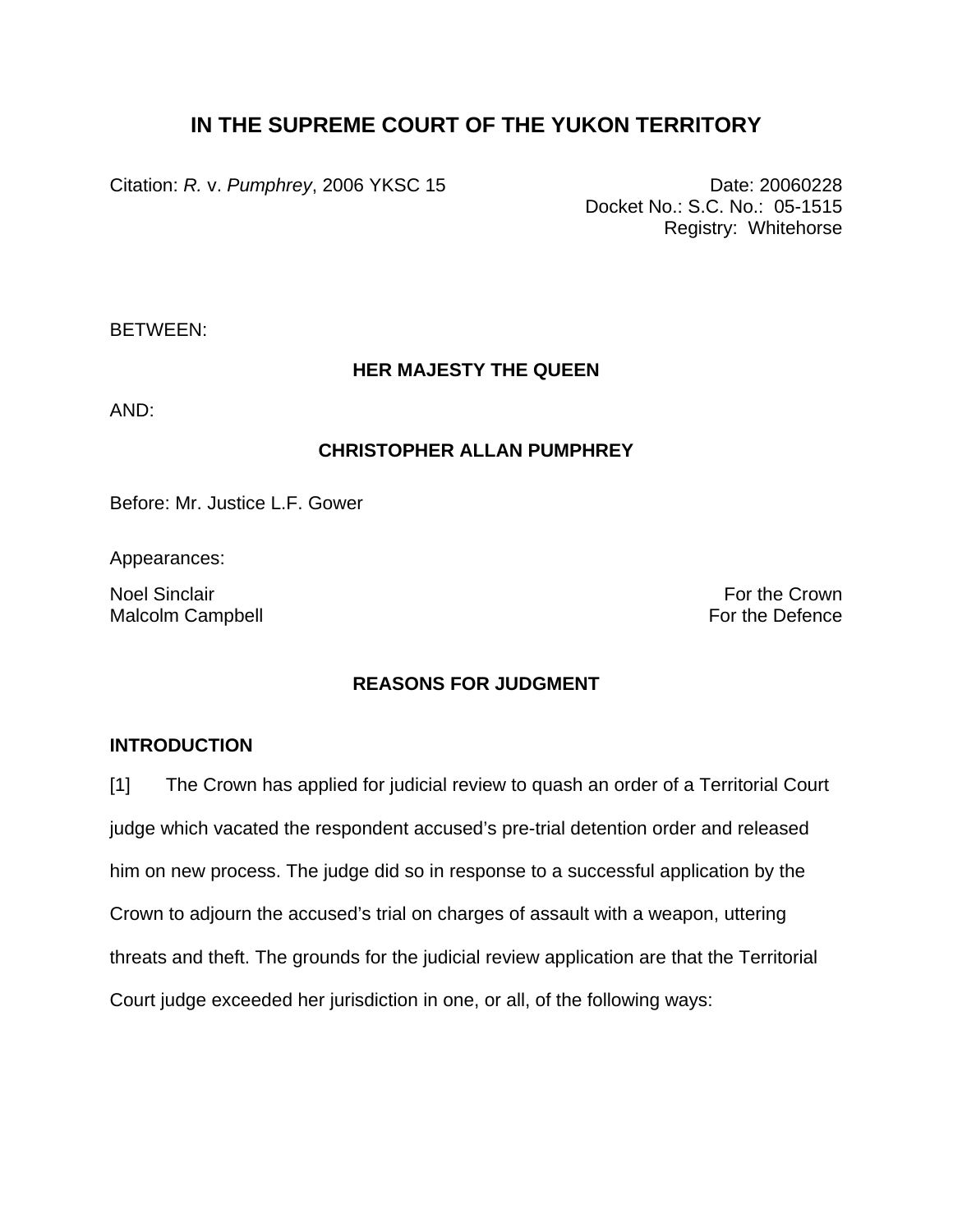- a) the Territorial Court judge was not sitting as "the justice before whom [the] accused [was] being tried," as required by s. 523(2)(a) of the *Criminal Code*, R.S. 1985, c. C-46;
- b) the Crown did not "consent" to a hearing before the Territorial Court judge for the release of the accused, nor did it consent to the order for release, and consent for both is required under s. 523(2)(c) of the *Criminal Code*; and
- c) the Territorial Court judge erred in law by vacating the detention order and issuing a new release order without hearing or considering any particulars of the circumstances underlying the charges or providing the Crown with a reasonable opportunity to adduce such evidence, contrary to s. 523(3), read together with s. 518(1) of the *Criminal Code*.

[2] In the alternative, the Crown applied for a bail review under s. 521 of the *Criminal Code*. The grounds for that application include an allegation that the accused did not show cause before the Territorial Court judge why his detention order should be varied. However, counsel agreed to argue the judicial review application first and, in the event that were to fail, they will return to continue the hearing on the bail review.

[3] Defence counsel argues that the decision of the Territorial Court judge to release the accused was within her jurisdiction and should be upheld. In particular:

a) the Crown consented to the forum of the bail hearing, if not to the disposition. Therefore, the Territorial Court judge was authorized under s. 523(2)(c) of the *Criminal Code* to vacate the previous remand order and release the accused on new process; or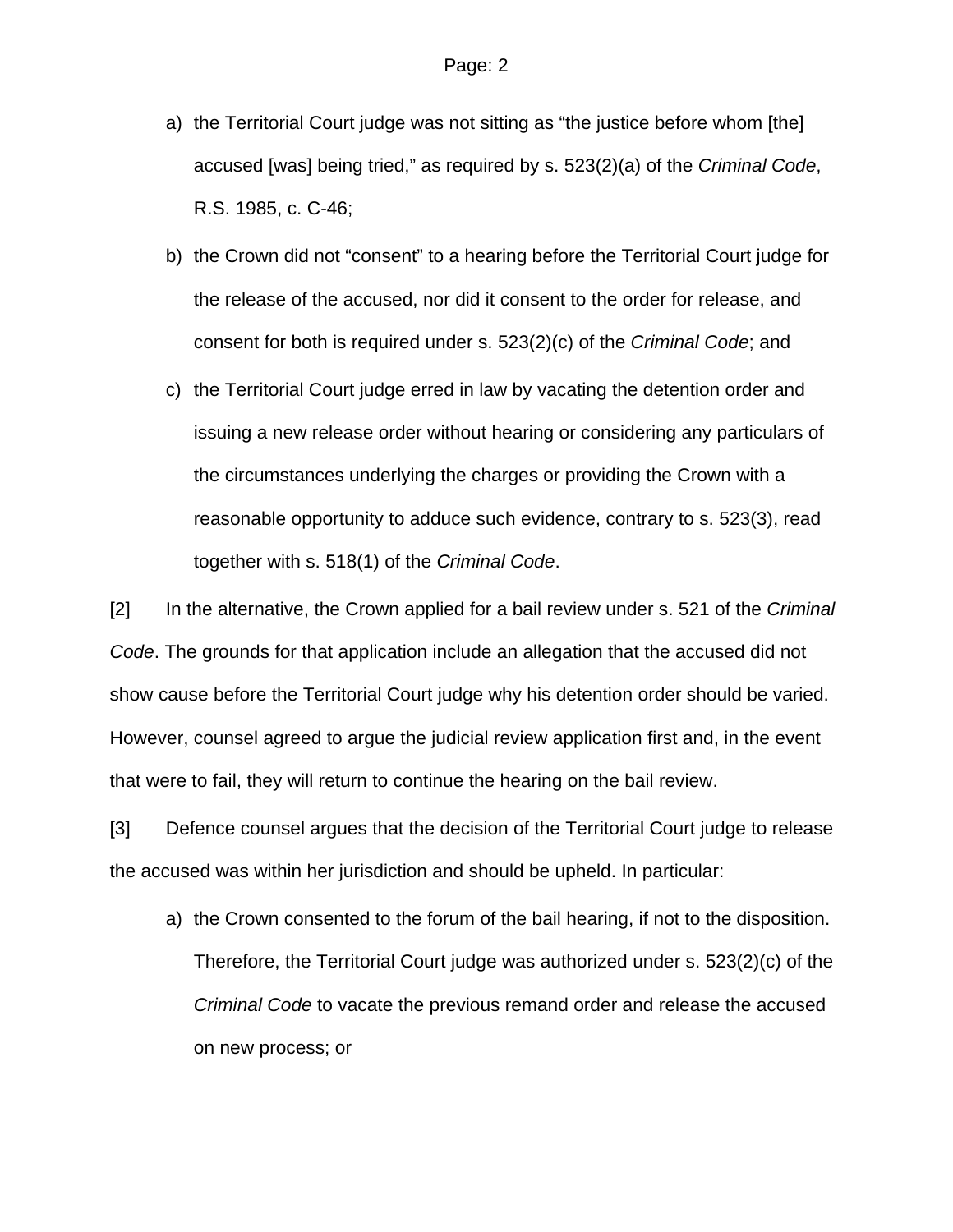b) in the alternative, the Territorial Court judge was the *justice before whom the accused was being tried* at the time of the bail hearing, in compliance with s. 523(2)(a) of the *Criminal Code*.

[4] Finally, defence counsel submits that, if I am to quash the order of the Territorial Court judge, then I must also quash her order adjourning the trial, as the judge clearly indicated that she would not have granted the adjournment without releasing the accused.

### **HISTORY OF PROCEEDINGS**

[5] A brief history of the proceedings will put the current application in context. The accused was charged on October 24, 2005 with assault with a weapon, namely a hammer, uttering threats to cause bodily harm and theft under \$5,000 (the "substantive charges"). He was released by a justice of the peace at a judicial interim release ("bail") hearing on the same day on a recognizance with conditions and one surety in the amount of \$500, no deposit.

[6] The accused then allegedly failed to appear in court on November 2, 2005 and allegedly breached the terms of his release on the same date. He again allegedly violated the terms of his release on November 7 and 14, 2005. He was charged with five counts under s. 145 of the *Criminal Code* (the "process charges").

[7] On December 26, 2005, the accused was arrested on the new breach of recognizance and fail to appear charges. He was brought before a justice of the peace on January 12, 2006 for a bail hearing on the new charges and was detained on the primary and secondary grounds under s. 515(10) of the *Criminal Code*. His recognizance was revoked.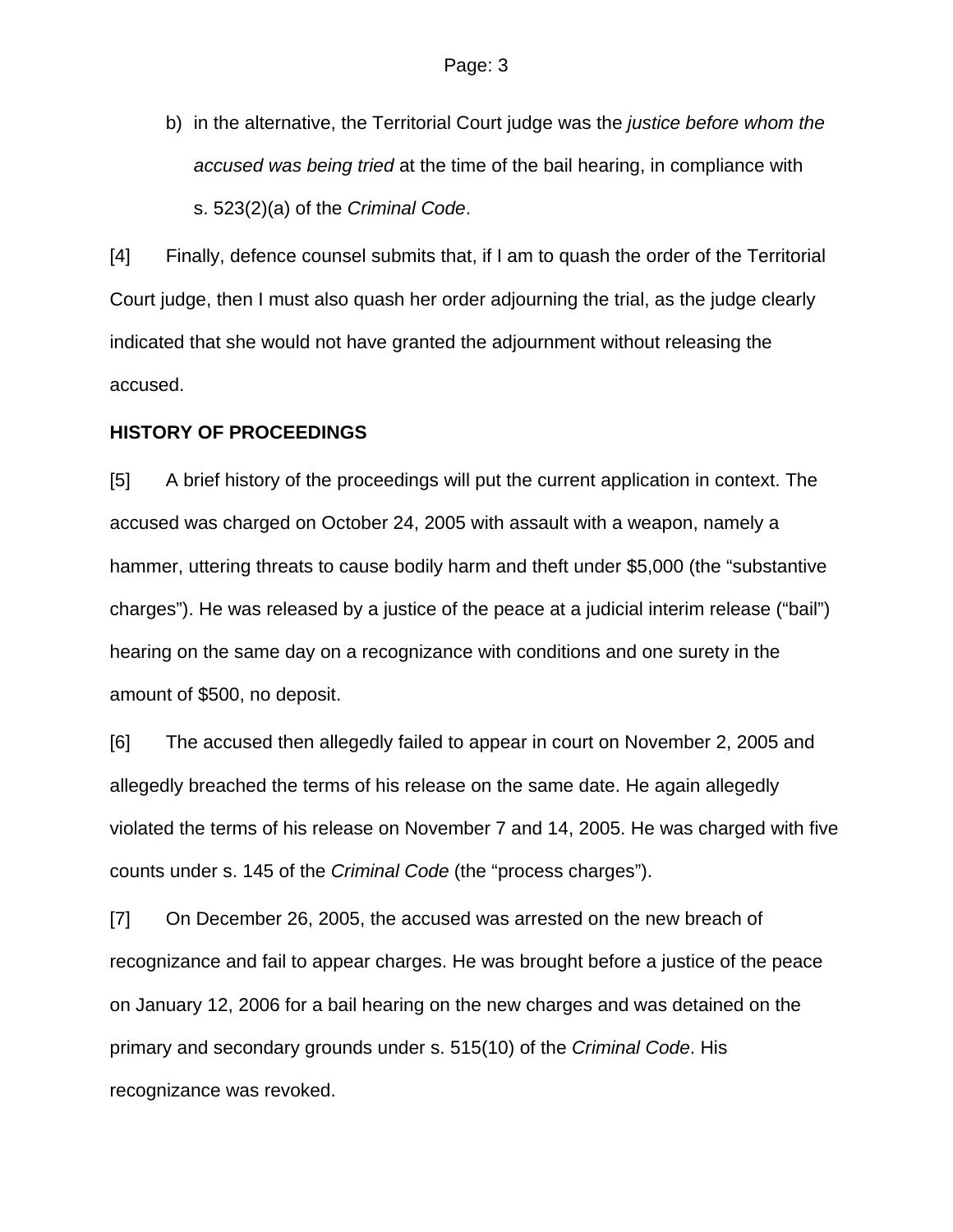[8] The accused then returned to court the following day, on January 13, 2006, to seek the earliest possible trial date. With the Crown's reservation that scheduling an early trial was subject to witness availability, the matter was set for trial five days later, on January 18, 2006.

[9] On that day, the Crown sought an adjournment because it had not yet been able to subpoena their main witness, being the complainant on the three substantive charges. The presiding Territorial Court judge granted the adjournment and the matter was rescheduled for trial on January 26, 2006.

[10] On the new trial date, the Crown once again appeared before the same Territorial Court judge, seeking a further adjournment because it had still been unable to subpoena the complainant. The Crown relayed information that the complainant appeared to be reluctant to attend for the trial, and that it was experiencing difficulty serving the subpoena.

[11] The Territorial Court judge initially indicated that she was inclined to grant the Crown one further adjournment, but that she was reluctant to do so without releasing the accused from custody. It was at that point in the appearance on January 26, 2006 that the factual and legal issues regarding the jurisdiction of the Territorial Court judge to entertain a bail hearing began to arise.

### **ANALYSIS**

## **"Consent" under s. 523(2)(c)**

[12] Defence counsel's main argument is that the Crown consented to the Territorial Court judge hearing the issue of bail on January 26, 2006 and that this constitutes "consent" as to forum for the purposes of s. 523(2)(c) of the *Criminal Code*. Of course,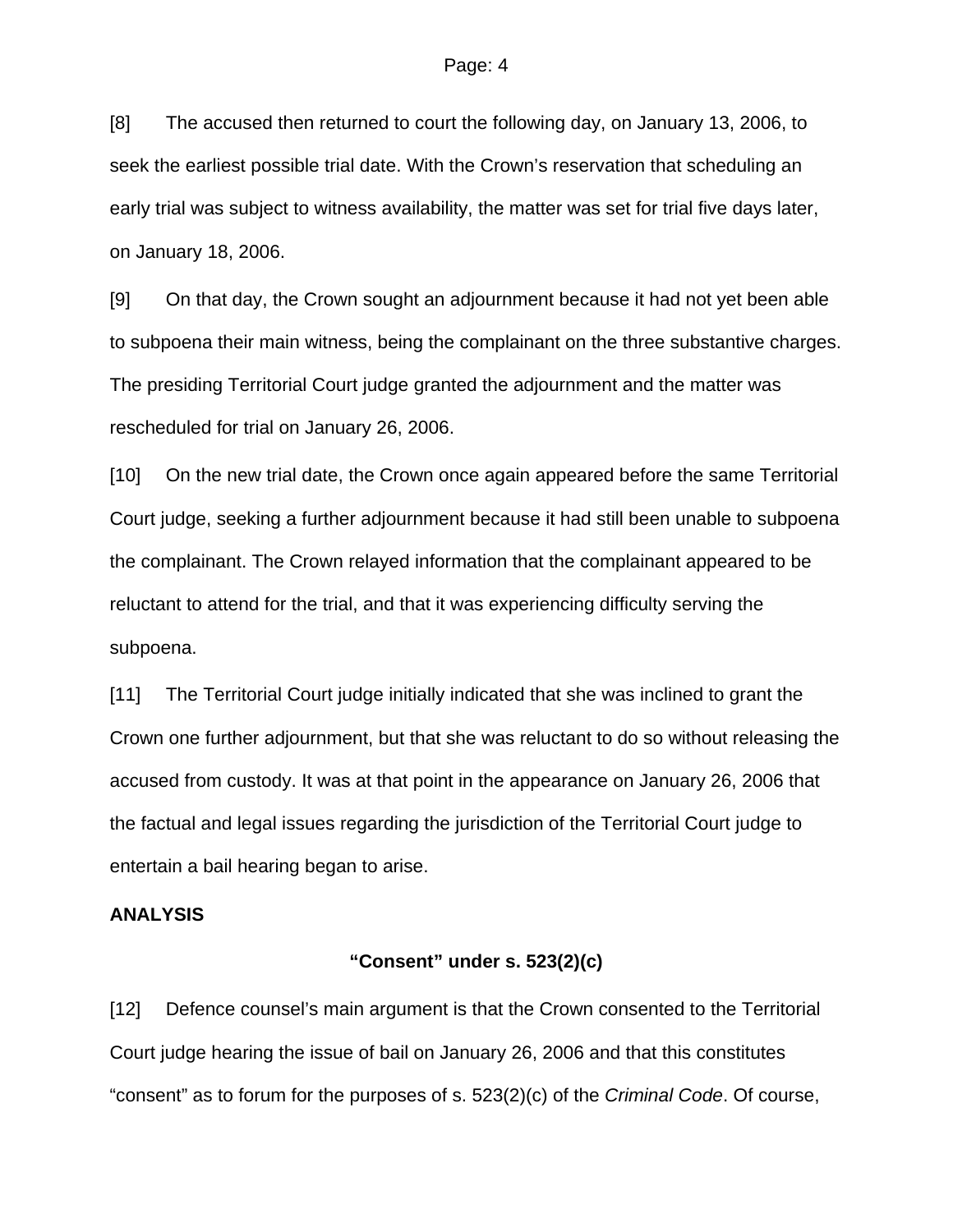that argument presumes that the consent referred to in s. 523(2)(c) does indeed pertain to the forum (i.e. the judge or level of court) and not the disposition (i.e. the particulars of the release order).

[13] As this argument was novel to me, I asked defence counsel whether there was any legal authority in support. None was provided. I find that somewhat surprising, given that one of the authorities cited by the Crown before me, which I have since reviewed in greater detail, was the text, *The Law of Bail in Canada*, 2<sup>nd</sup> ed. (Toronto: Carswell, 1999) by Gary T. Trotter. At pp. 351 to 354 of that text, Mr. Trotter discusses consent variations under s. 523(2)(c) of the *Criminal Code* and poses the precise question: To what does the condition of consent pertain? He goes on to note that it may pertain to the forum of the proceeding, in which case the consent would contemplate the willingness of both parties to have a contested proceeding adjudicated before one of the judges or courts referred to, while they may disagree upon the result: see, for example, *R.* v. *Buckmeir* [1996] B.C.J. No. 161 (B.C.S.C.), at para. 34. Trotter then refers to the competing view that the requirement of consent means that the parties must be in agreement with respect to the result to be achieved, i.e. consent as to disposition. On that view, subject to cause being demonstrated, the court may grant the release order sought by the parties.

[14] Mr. Trotter suggests that the "consent as to disposition" approach is the better view. He states that it is consonant with the general structure of the review provisions in that Part of the *Criminal Code* and it offers a more convincing rationale for permitting the circumvention of the "traditional" review provisions in ss. 520, 521 and 680 of the *Criminal Code*. He further notes that orders made under s. 523(2)(c) are not subject to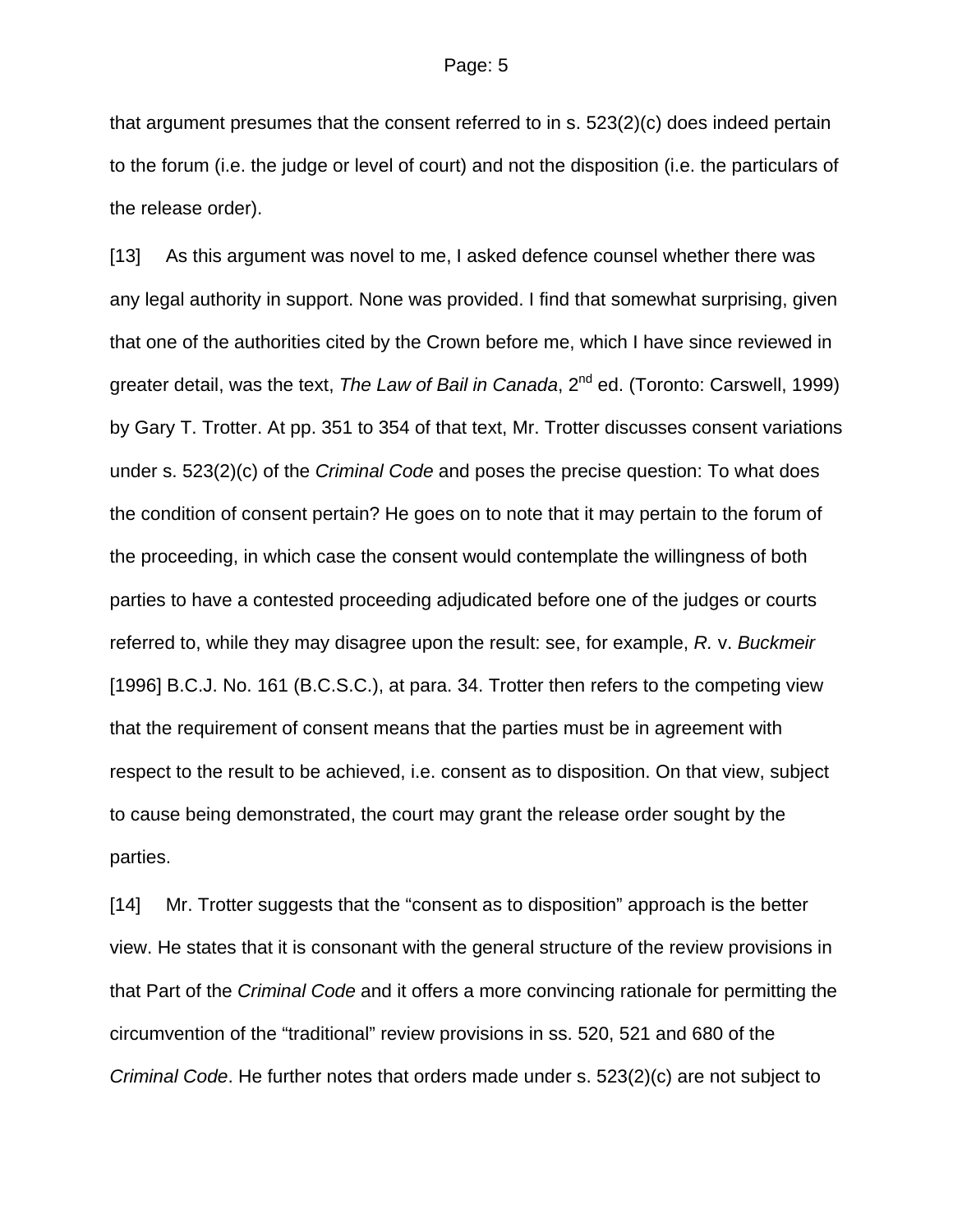review under ss. 520, 521 or 680. Therefore, it would be incongruous for a party to consent to a contested application under s. 523(2)(c), knowing that the decision may be final.

[15] Finally, Mr. Trotter observes that where an accused is charged with an offence under s. 469 of the *Criminal Code*, the "consent as to forum" approach would mean that, with the consent of the opposing party, a judge of a superior court of criminal jurisdiction could alter the previous decision of a judge of a concurrent jurisdiction. He suggests that a fellow judge should only be called upon to make such an alteration when both sides are in agreement with the result of the application, presumably to avoid inconsistent conclusions from the same level of court.

[16] A similar concern was expressed by Provincial Court Judge A.P. Ross, in *R.* v. *Hill*, 2005 NSPC 50. At para. 10 of that decision, Ross J. noted in his preliminary comments that the decision of a judicial officer on a bail hearing must have some degree of finality and should not be lightly interfered with. In particular, an accused should not be permitted repeated access to the same level of court on the same issue.

[17] In *R.* v. *Wilder*, [1996] B.C.J. No. 2136, at para. 12, Scarth J. agreed with the Crown's submission in that case that the accused could not obtain relief under s. 523(2)(c), notwithstanding that the British Columbia Supreme Court was the court before which the accused "is to be tried", because the Crown did not consent to the order sought and that "such consent is a requirement under that subsection."

[18] I have been unable to uncover much additional authority on what consent means under s. 523(2)(c) of the *Code*. However, in his text *The Art of Bail – Strategy and*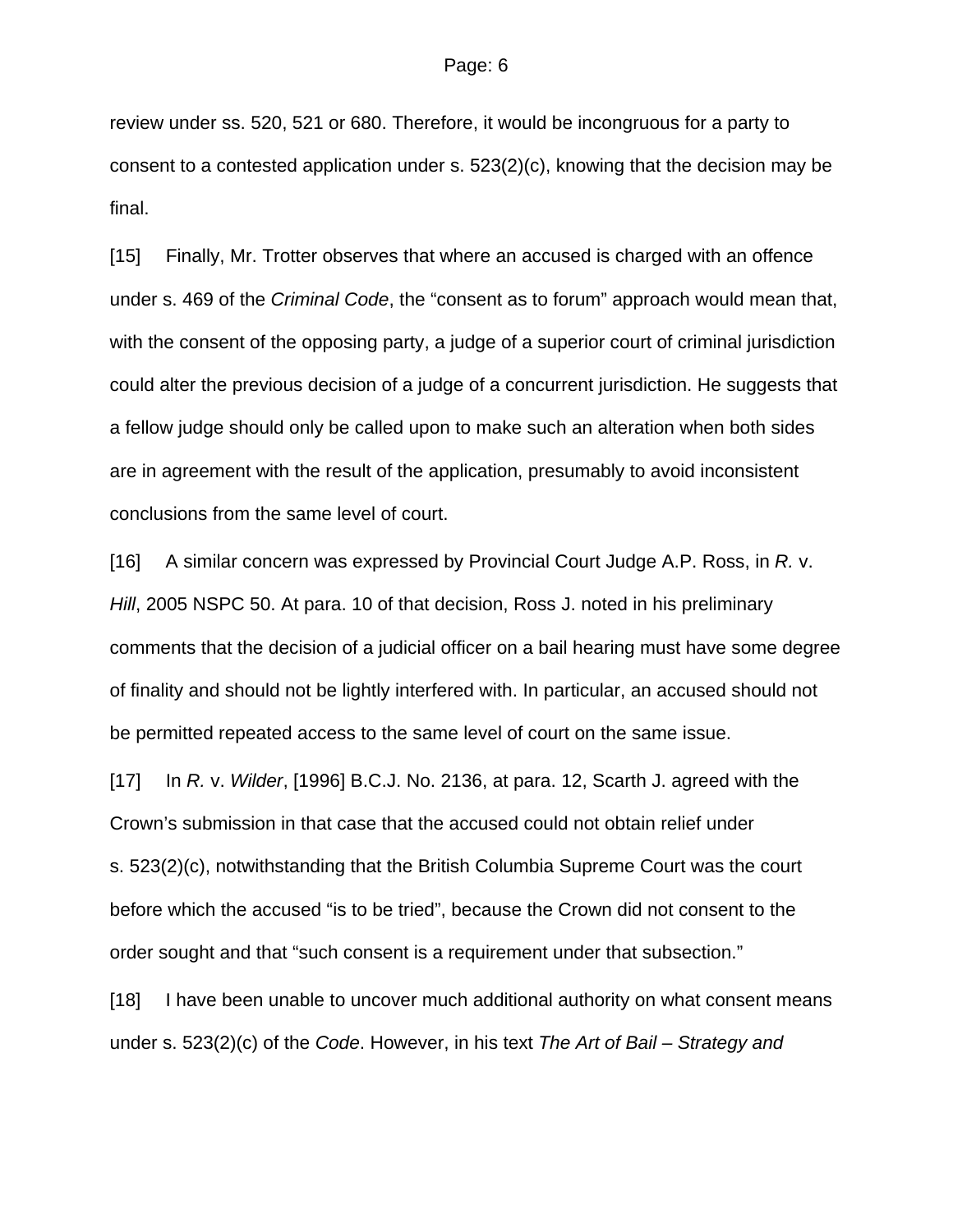*Practice* (Toronto: Butterworths, 1999), Joel I. Katz, seems to presuppose that the

consent in s. 523(2)(c) is to disposition. At page 59, he states:

"Finally, an order for release or detention may be vacated and replaced in two other circumstances, the first being when the prosecution and defence jointly consent to such a variation. This is a provision which can be invoked at any time in the proceedings either before a justice (for offences not covered under s. 469), a judge of the superior court (with respect to s. 469 offences) or the trial court, judge or justice. This is a logical and open-ended provision which allows for a measure of flexibility where defence and prosecution agree that a change is necessary. Counsel should remember the existence of this provision and keep in mind that negotiation can often achieve results that otherwise cannot be litigated. If defence counsel is able to convince the prosecution of the merits of a change, the change can be achieved easily and without the need to bring a formal review in superior court."

(emphasis added)

[19] Similarly, in the text *On Criminal Procedure*, (Cowansville, Qc: Les Éditions Yvon

Blais Inc., 1982) by Messrs. Béliveau, Bellemare and Lussier, trans. Josef Muskatel, the

authors refer to s.  $457.8(2)(c)$ , now s.  $523(2)(c)$ , and state at page 272 that "... this

jurisdiction is rarely consented to unless the parties have agreed on the nature of the

order that should be made" (emphasis added).

[20] Based upon the foregoing authorities, I am persuaded that Parliament intended,

in s. 523(2)(c) of the *Criminal Code*, that "the consent of the prosecutor and the

accused" pertains to the disposition of the bail hearing and not simply to the forum of that hearing.

[21] Further, on the facts before me, it is clear that the Crown did not consent to the release of the accused by the Territorial Court judge on January 26, 2006. In the transcript of the appearance, after the Territorial Court judge initially raised her concern about the custodial status of the accused in the context of the contemplated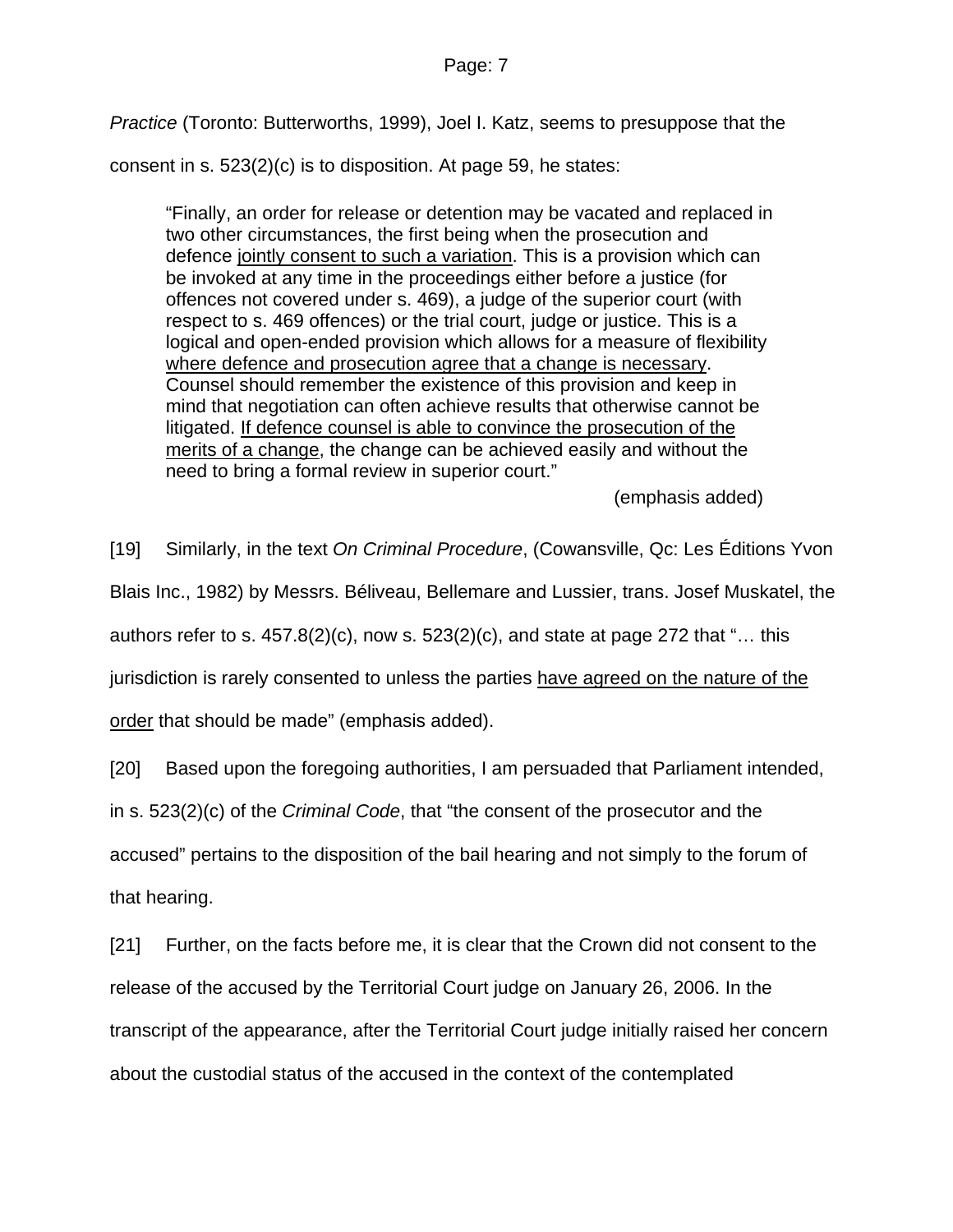adjournment, the Crown clearly stated at p. 15 that the perceived dilemma could be appropriately balanced by making the next trial date peremptory upon the Crown. And further:

"In my submission that is all that is required in the circumstances of the case to balance the interests. The Crown opposes Mr. Pumphrey's release from custody."

[22] Notwithstanding that statement of the Crown's position, the Territorial Court judge

continued to express her concern about balancing the liberty interest of the accused with

the prospect of an adjourned trial. At paras. 5 and 6 of her reasons for judgment, cited

as *R.* v. *Pumphrey*, 2006 YKTC 15, she stated as follows:

"In all of the circumstances, it is my view that the appropriate way to balance the interests in this particular case is to grant the adjournment, but that adjournment is granted on a peremptory basis, and if the Crown is unable to produce Mr. Whipp or unable to subpoena him between now and the next trial date, in my view, it is not appropriate for there to be any further adjournments. However, to balance the concern about Mr. Pumphrey sitting further in custody as a result of the difficulties occasioned in locating Mr. Whipp, in my view, is inappropriate. So to address that interest, I am going to release Mr. Pumphrey on process.

Do counsel want to make submissions as to conditions or type of process? My inclination was simply to re-release him on what he'd been released on before."

[23] With respect, it would appear that the Territorial Court judge made her decision to

release the accused notwithstanding the lack of consent by the Crown. Under

s. 523(2)(c) of the *Code*, she had no jurisdiction to do so. Therefore, she acted in excess

of her assigned statutory jurisdiction, which is grounds for quashing her decision by an

order in the nature of *certiorari*: *R.* v. *Russell*, 2001 SCC 53 at para. 19. Further, she lost

jurisdiction by failing to observe a mandatory provision of the *Criminal Code*: *R.* v.

*Forsythe*, [1980] 2 S.C.R. 268 at p. 4 (QL).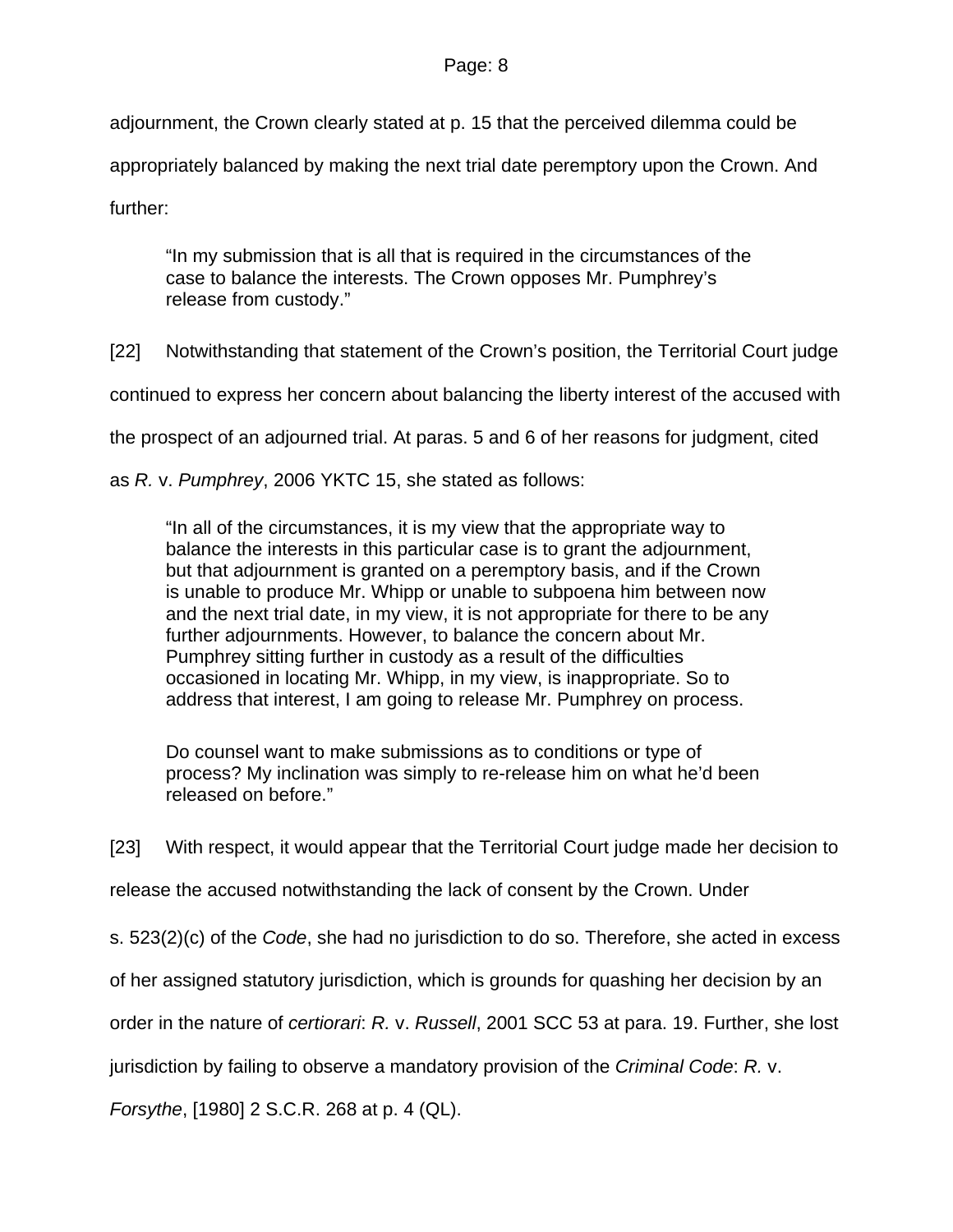[24] In the event I am wrong in my view of the meaning of consent in s. 523(2)(c), and if it pertains to forum and not disposition, I am nevertheless of the view that, on the facts of this case, there is no evidence that the Crown advertently consented to the Territorial Court judge as the proper forum for this bail hearing. Here, defence counsel says that when the Territorial Court judge initially indicated that she was considering releasing the accused as a condition of granting the adjournment, the Crown should have expressly stated its objection to her jurisdiction, presumably by citing s. 523(2) of the *Code* and the lack of any applicable provision bestowing such jurisdiction.

[25] I find that submission to be somewhat unrealistic and unduly onerous in its expectation of the Crown, given the dynamic circumstances of the exchange between counsel and the Territorial Court judge during the appearance on January 26, 2006. Firstly, I have already referred to the Crown's initial express opposition to the accused's release from custody, which occurred early on in that exchange. Secondly, it appears as though the Territorial Court judge essentially came to her decision to release the accused, notwithstanding the Crown's stated objection to that result. Thirdly, at no point in the entire appearance or in the judge's oral reasons was any section of Part XVI of the *Criminal Code* even mentioned, let alone any specific reference to s. 523.

[26] Nevertheless, the judge then went on to ask counsel for submissions on the conditions of the accused's release. At that point, Crown counsel obviously felt uncomfortable, presumably because the Territorial Court judge could eventually sit as the trial judge. He was quoted at para. 14 of the reasons for judgment, cited above, as stating the following:

"Your Honour, in my submission, the Court finds itself in a difficult position in that the JP who heard the application had the benefit of hearing the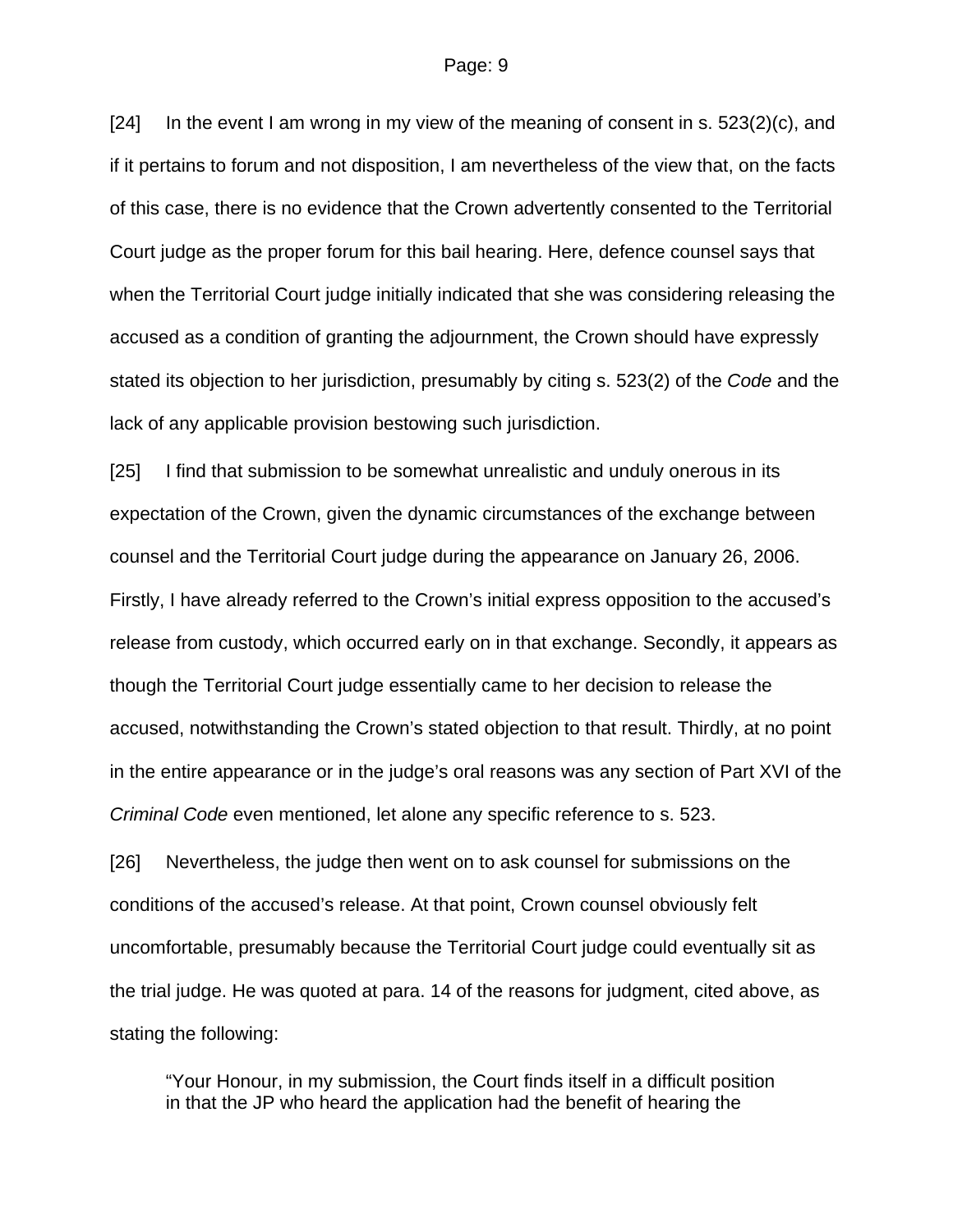Crown's allegations and submissions on the seriousness of the offences and the criminal record alleged with respect to this offender. You, sitting as the trial judge — I mean, I'm not in a position to offer any of that information to you unless we're able to sort of deal, you know; I don't know if you consider yourself seized of the matter or whether you want to hear any of the background facts and, in effect, re-argue the bail hearing, and I don't have the other files with me with respect to the breaches to sort of couple those to your consideration. So in my submission, if we're to proceed in this manner at this moment, you won't have the benefit of being fully informed."

[27] To that, the Territorial Court judge replied, at paras. 15 through 17:

"THE COURT: Mr. Sinclair, bottom line, I'm not prepared to grant the adjournment unless he — if he is still going to be sitting in custody, okay. So I am going to release him as a condition of granting the adjournment, okay?

MR. SINCLAIR: Yes.

THE COURT: So the only question for me at this point is what the appropriate conditions are, if counsel choose to make submissions on them."

[28] In response, Crown counsel noted, at para. 18, that he was in a bit of a "catch-22"

situation and later, at para. 28, he questioned the jurisdiction of the Territorial Court

judge as follows:

"I suppose I should note my own confusion, if I can put it that way, as to the source of your jurisdiction to reconsider the bail conditions …"

[29] Reading the transcript and the reasons for judgment as a whole, I am satisfied

that the Crown did not at any time consent to holding a bail hearing before the Territorial

Court judge under s. 523(2)(c). To the extent he was invited to make submissions on the

possibility of the accused's release and the conditions of the release order, the Crown

was effectively given a "Hobson's choice", that is, no choice at all.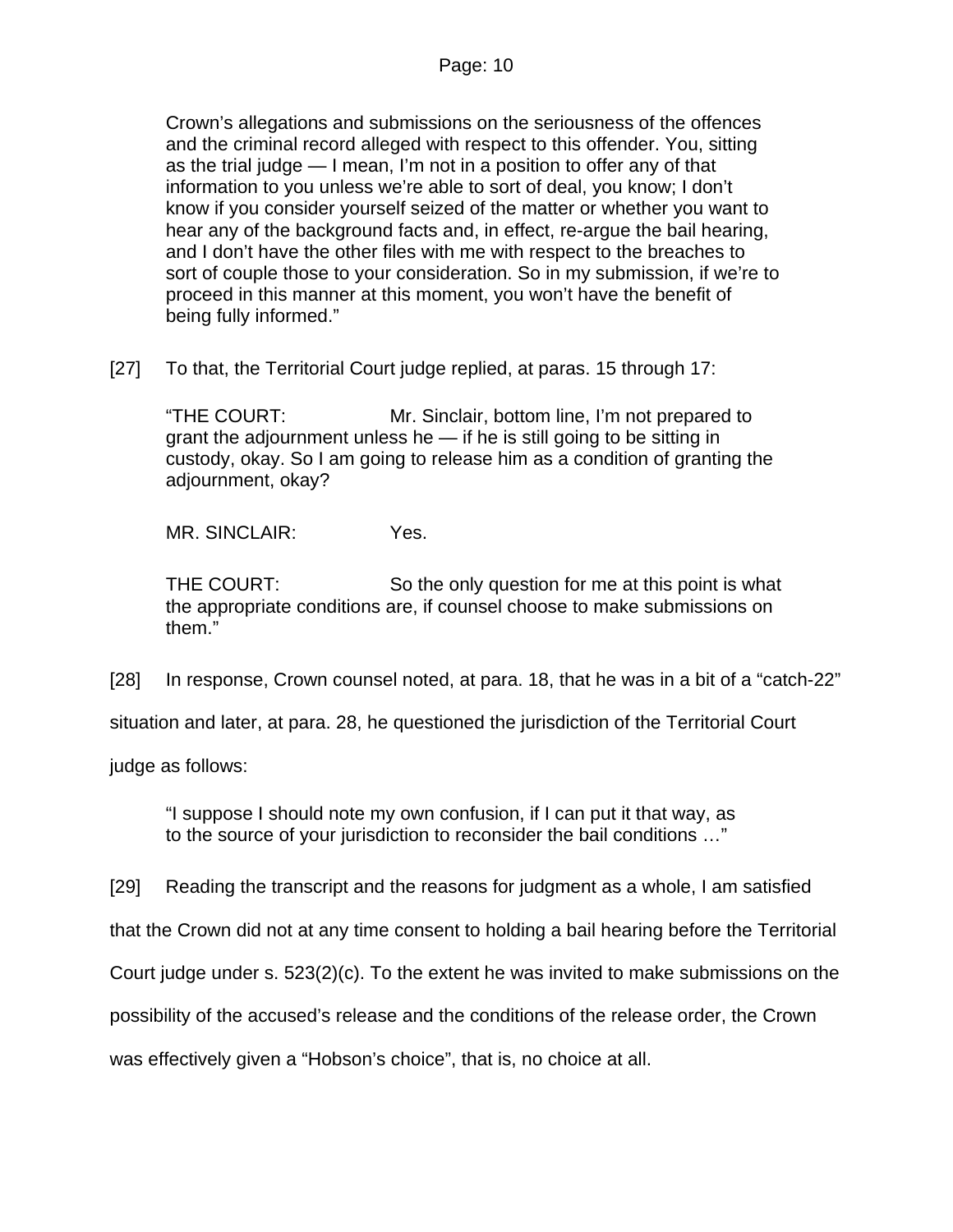### **Was the accused being "tried" under s. 523(2)(a)?**

[30] The next issue is whether the Territorial Court judge was acting within her jurisdiction under s. 523(2)(a) of the *Criminal Code*, which would be the case if the accused was "being tried" before her at the time of the bail hearing. This, in turn, requires a consideration of when a trial is deemed to begin, and that issue is further complicated by the different practices and procedures in the territorial/provincial courts versus those in the superior courts of criminal jurisdiction.

[31] This was the central question in *R.* v. *Hill*, cited above. That case noted that in *Basarabas* v. *The Queen*, [1982] 2 S.C.R. 730, a unanimous Supreme Court of Canada held that "trial" may have a different connotation, depending upon the section of the *Criminal Code* being applied. For example, the Court affirmed the general proposition that, when a jury is involved, the trial commences when the accused has been placed in the charge of the jury.

[32] Other cases have posited that a trial begins when an accused enters his or her plea. However, in superior courts of criminal jurisdiction, that plea is not normally entered until the accused is arraigned immediately before or at the commencement of the trial. According to this view, if the accused had a preliminary inquiry in the territorial/provincial court, and was committed to trial in the superior court, then his or her trial would not be considered to have commenced until that arraignment. However, the practice in the territorial/provincial courts is that the plea is entered at a much earlier point in the process, and the actual hearing of evidence may take place several weeks or months after the plea is entered (*Hill*, cited above, at para. 40).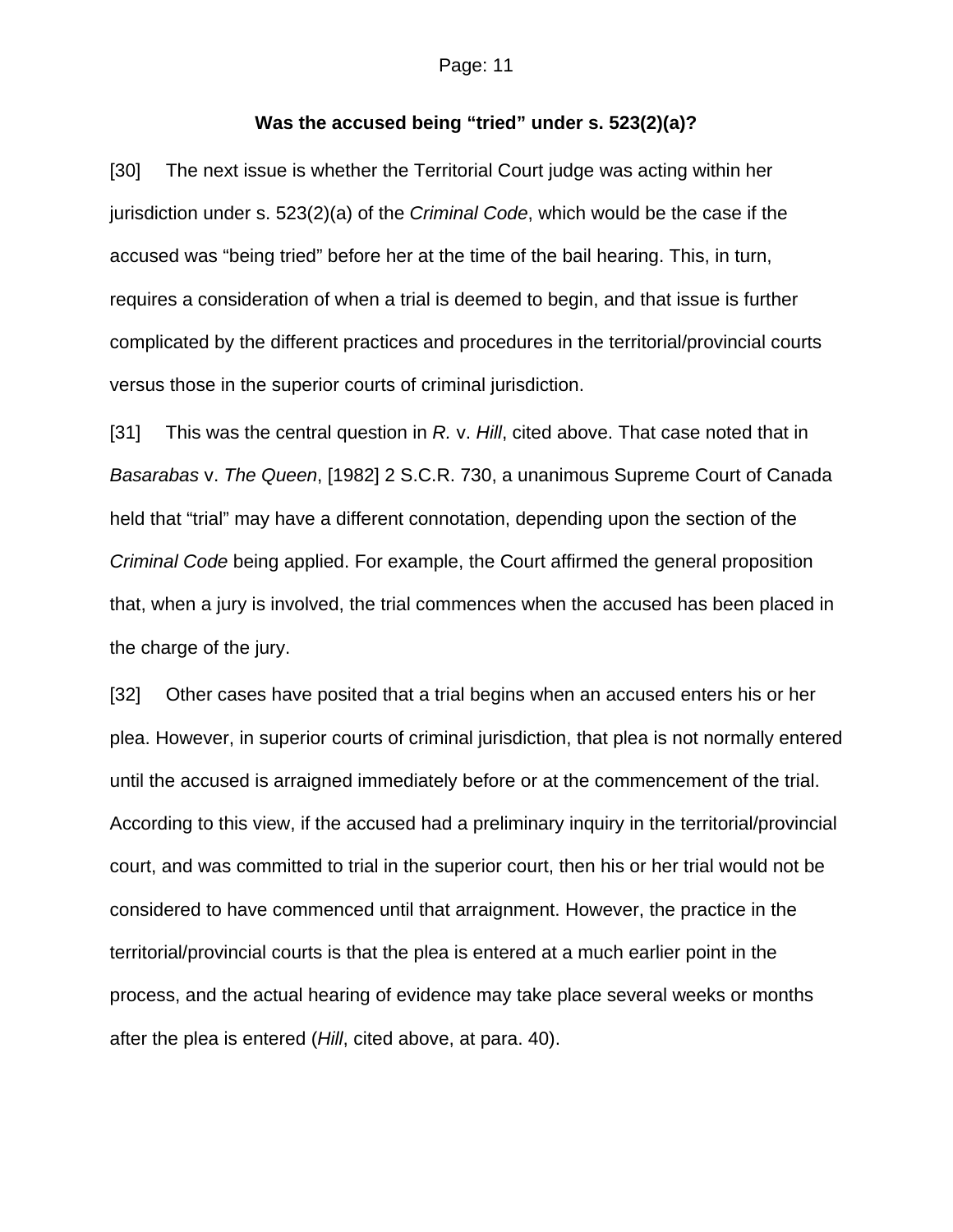[33] Therefore, if one holds that a trial is deemed to begin when the plea is entered, there would be significant disparity in the rights of accused persons in the two levels of court to show cause why their release orders should be varied under s. 523(2)(a). An accused being tried in the superior courts would have to wait until their arraignment at the outset of the trial. In some jurisdictions, that wait could be for several months, perhaps even a year or more. However, an accused in the territorial/provincial courts could apply under that provision any time after the plea had been entered. The prospect of such unequal treatment is sufficient reason, in my view, to reject that interpretation of when a trial begins.

[34] In his text, cited above, Mr. Trotter noted the legislative history behind s. 523(2)(a) of the *Criminal Code*, at pp. 343-345. Originally enacted as s. 457.8(2) of the *Bail Reform Act*, the section provided:

"Notwithstanding subsection (1), the court, judge or justice before whom an accused is being tried may, upon cause being shown, at any time during the trial, vacate any order previously made ... and make any other order provided for in this Part …"

(emphasis added)

[35] The section was then amended by the *Criminal Law Amendment Act*, 1975, to read:

"Notwithstanding subsection (1)

(a), the court, judge or justice before whom an accused is being tried or is to be tried …"

(emphasis added)

[36] The current version of this provision, as amended in 1985, dropped the words "or is to be tried" and now states: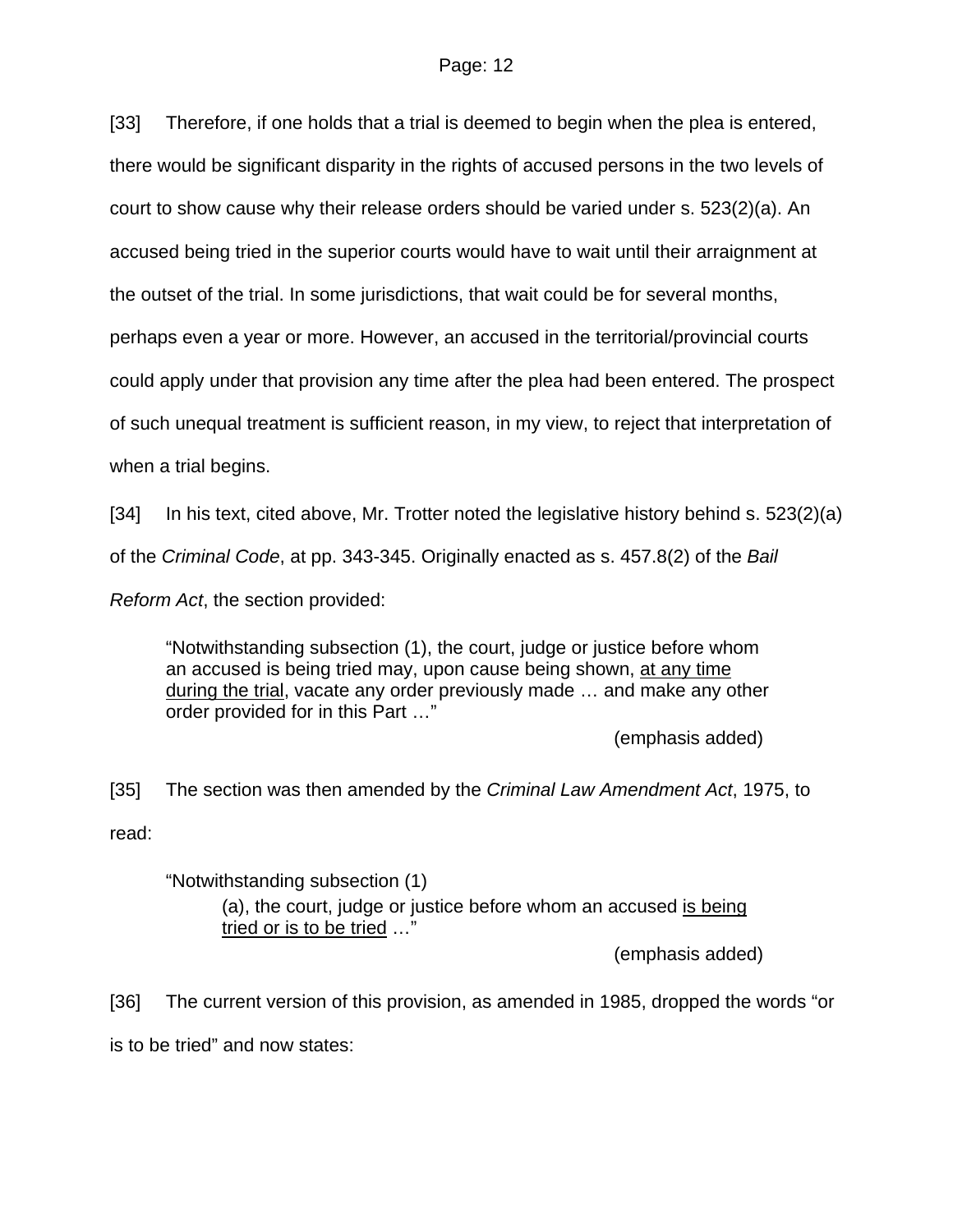"Notwithstanding subsections (1) and (1.1) (a), the court, judge or justice before whom an accused is being tried, at any time,

may, on cause being shown, vacate any order previously made under this Part …"

…

(emphasis added)

[37] Trotter concludes from these amendments that to obtain relief under the current provision, the accused and the Crown "must wait until the trial has actually begun." However, with respect, he does not go on to specifically address when a trial can be said to have "actually begun".

[38] In *Hill*, cited above, at para. 48, Ross J. concludes from his thorough review of the case law and the relevant *Criminal Code* provisions that, in the provincial (and territorial) courts, an accused can be said to have "embarked on an actual trial" at "the stage where evidence is called."

[39] Parliament has chosen not to legislate when a plea must be entered in a proceeding (see, for example, s. 606 of the *Criminal Code*). Rather, it has implicitly left that procedural decision in the hands of the courts. Presumably, Parliament may be said to be aware that different courts adopt different procedures with respect to the entry of pleas and that practices may differ from jurisdiction to jurisdiction. However, I think it can be conversely presumed that Parliament did not intend that s. 523(2)(a) should be interpreted as meaning that the trial commences at the point when the plea is entered, since such an interpretation could result in a significant disparity in the rights of accused persons, depending upon which court they are being tried in, as I discussed above.

[40] In the result, I conclude that a trial at the territorial/provincial court level begins when the Crown opens its case and evidence is called. However, there may be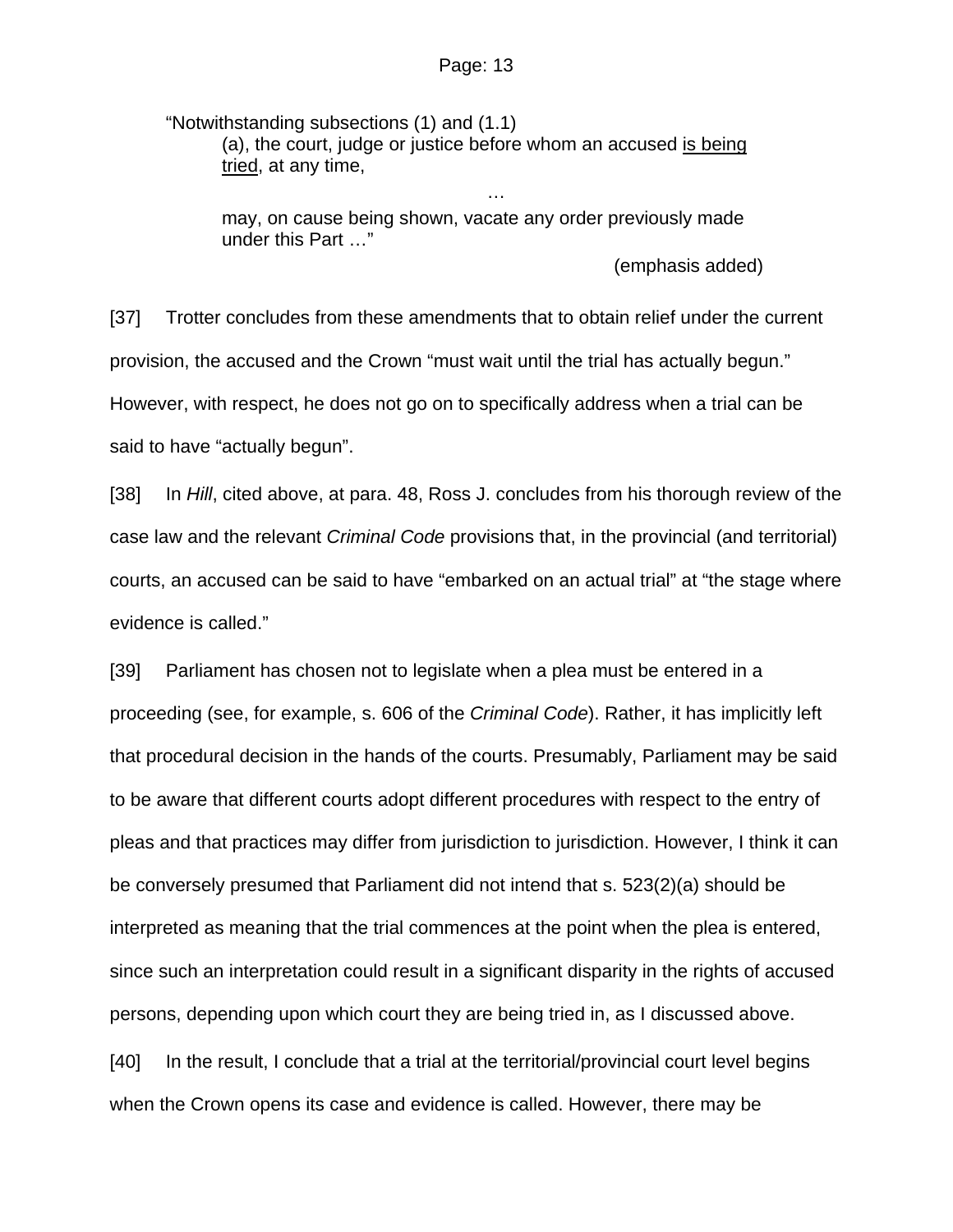instances where the Crown opens its case with one or more motions on the admissibility of evidence, which could necessitate one or more *voir dires.* In some of those cases, depending on the nature of the motions and/or the evidence called on the *voir dires*, the trial may be deemed to have commenced and the judge would be seized of the matter. [41] Defence counsel argues that the Territorial Court judge was the assigned trial judge on January 26, 2006 and that, at the outset of the appearance on that day, the matter was being tried. I am unable to accept that proposition. Section 803(1) of the *Criminal Code* states that the "… court may, in its discretion, before or during the trial, adjourn the trial to a time and place to be appointed …" (emphasis added). As I read the transcript of the appearance on January 26, 2006, notwithstanding the opening statement by defence counsel that the matter was "set for trial" and that he was "prepared to proceed", the first statement from the Crown was that it was making "an application to adjourn the trial". From that point on, the Court heard the Crown's submissions on the adjournment application, which in turn led the judge to consider the accused's custodial status, as I have already indicated. No evidence was called prior to the adjournment application; nor were there any other applications or *voir dires* at that appearance.

[42] Thus, I cannot characterize the January  $26<sup>th</sup>$  appearance as one where the adjournment was sought "during the trial", as phrased in s. 803(1). If it was, then in order to be considered as an adjournment "before the trial", the logical extension of the defence argument is that such an application would always have to be made on an earlier date than the assigned trial date. That, to me, seems an unnecessarily strict approach and one which does not accord with the daily routine of trial courts.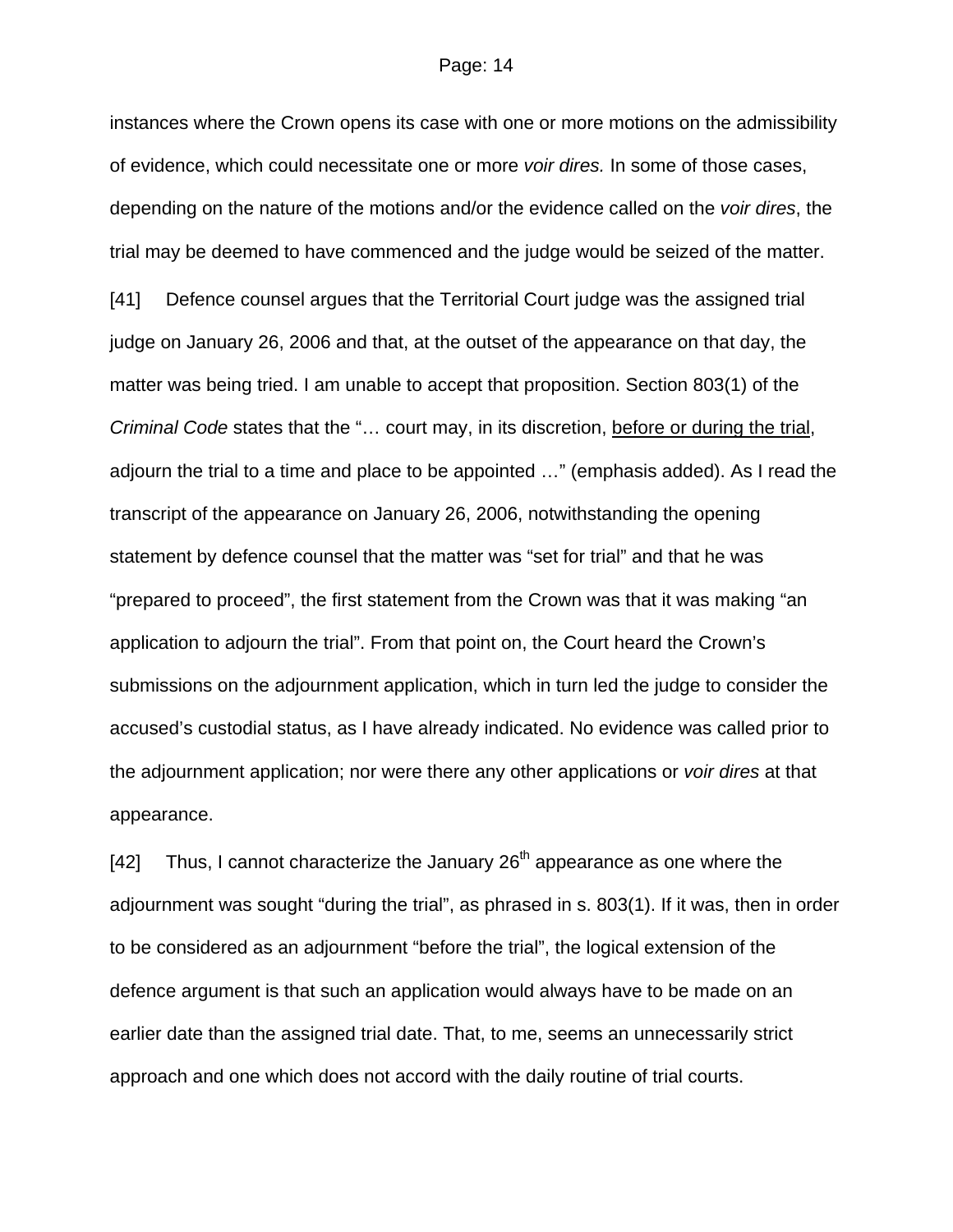Commonly, counsel may have to wait until the day assigned for trial to see if their witnesses attend and to determine if they are ready to proceed. Further, judges adjourning such matters, prior to any evidence being called, are certainly not considered seized.

[43] I would add, once again, that by not legislating when a plea must be entered, Parliament presumably intended to allow courts to determine for themselves the timing of certain steps in criminal proceedings and to organize those proceedings as they see fit. Consonant with that intention would be an interpretation of s. 803(1) where "during the trial" means at some point after the Crown opens its case and calls evidence, as such an interpretation would allow the courts greater latitude in determining how cases will proceed.

[44] I conclude the accused was not "being tried" before the Territorial Court judge during the appearance on January 26, 2006 and, accordingly, she had no jurisdiction under s. 523(2)(a) of the *Code* to vacate his detention order and release him on new process. Therefore, I similarly quash her decision to do so by an order in the nature of c*ertiorari*.

[45] While it may be unnecessary to do so, I would also note that the Crown's application for judicial review purported to deal separately with the three-count Information on the substantive charges and the four collateral Informations on the related process charges. It was those latter five charges which resulted in the detention of the accused by the justice of the peace on January 12, 2006 and the revocation of his original recognizance. They were set for trial on February 7, 2006. As it turns out, I am advised that on that date the process charges were resolved by a plea bargain and,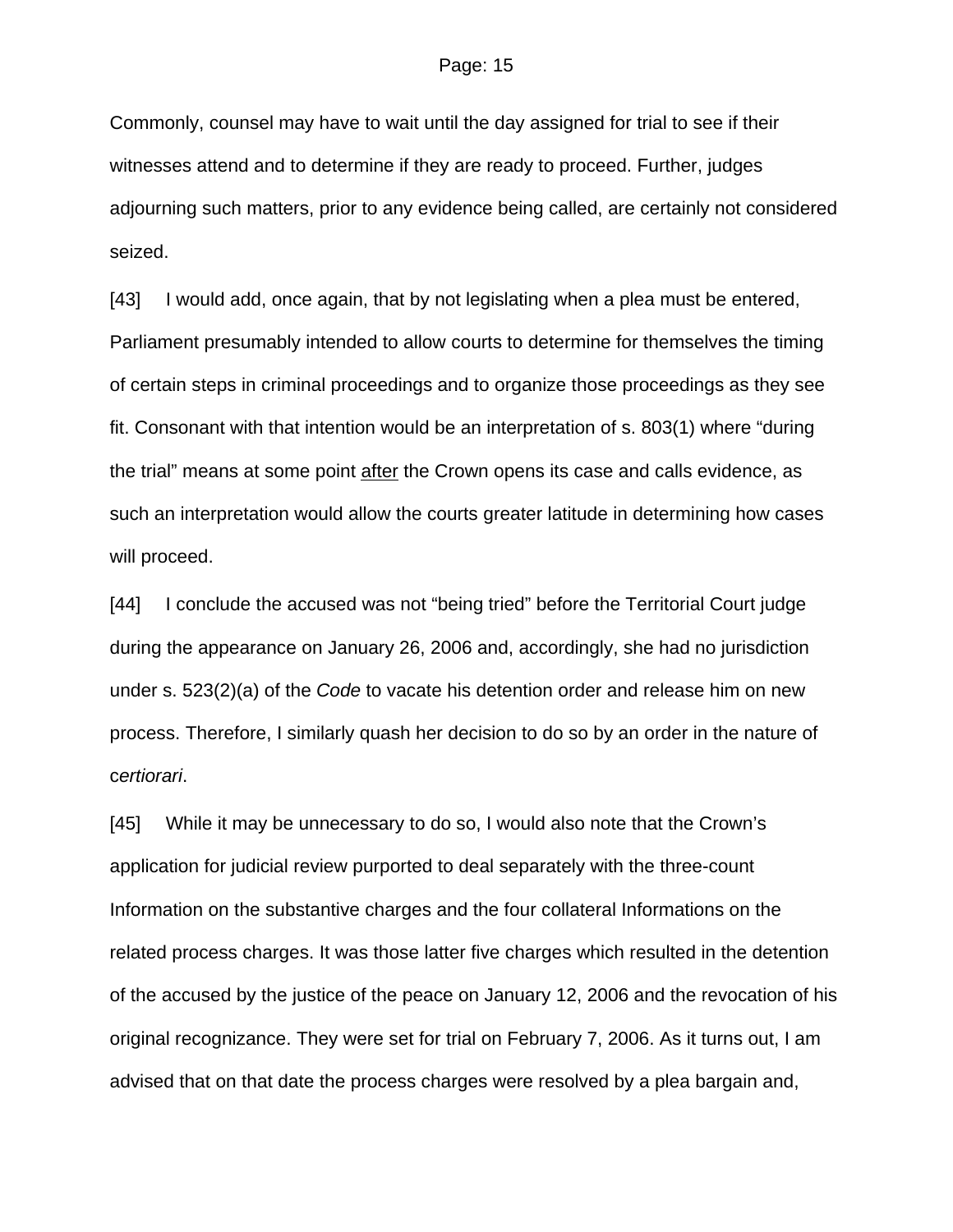therefore, are now technically moot. However, on January 26, 2006, they were clearly not before the Territorial Court judge and the accused was not then "being tried" on them. Nor did the Crown consent to the judge dealing with the process charges at that time or to the detention order being revoked and the accused being released. Therefore, the Territorial Court judge had no jurisdiction to proceed as she did with respect to the process charges either.

#### **Quashing the adjournment**

[46] Defence counsel also argued that I should treat the decision of the Territorial Court judge to adjourn the trial as inextricably linked to her decision to release the accused. Therefore, if I were to quash her decision to release, then I should also quash her decision to adjourn. I reject this argument for essentially two reasons.

[47] Firstly, while I acknowledge that the Territorial Court judge felt the adjournment had to be balanced by releasing the accused, since I have found that she had no jurisdiction to release the accused, her approach to the perceived dilemma was misguided from the outset.

[48] Secondly, the orders are separate orders. The release order has been properly challenged by the Crown as being in excess of the judge's jurisdiction. The adjournment order has not been challenged by the defence. I presume the Crown had no formal notice prior to the hearing of this matter before me that the defence would be seeking to challenge the judge's decision on the adjournment (at least, none was alluded to by defence counsel). Therefore, it would be improper and unfair for me to reverse that decision as part of my response to the Crown's application for judicial review. Indeed, I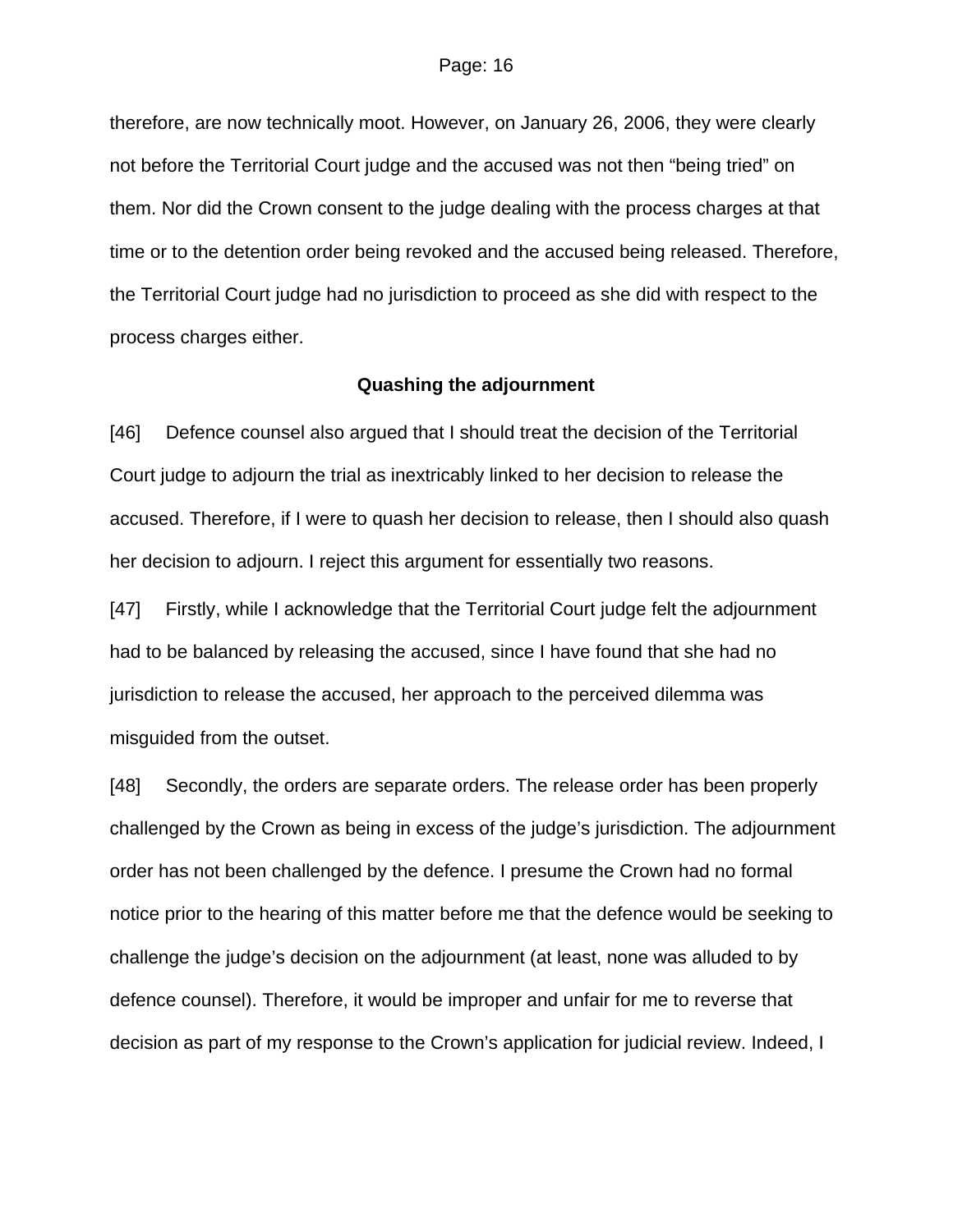don't see how I have any jurisdiction to even consider such a submission at this stage, since it is tantamount to an appeal of the adjournment.

### **CONCLUSION**

[49] I find that the Territorial Court judge had no jurisdiction to reconsider the accused's bail status at the appearance on January 26, 2006, and I quash her order vacating the detention order made by the justice of the peace on January 12, 2006 and releasing the accused on a further recognizance. The result of these reasons is that the said detention order remains in force and effect and, since the accused is now at large, I order that he surrender himself to the R.C.M. Police pursuant to s. 145(2) of the *Criminal Code* as soon as is practicable. Should he fail to do so, a warrant may be issued for his arrest. I am advised that his trial on the substantive charges is set to take place on March 27, 2006.

[50] Given my conclusion, it is unnecessary for me to address the remaining issue on the judicial review application or the Crown's alternative application for a bail review under s. 521 of the *Criminal Code*. However, I would simply observe here that by proceeding as she did, the Territorial Court judge also failed to clearly address the question of onus. On an application under s. 523 of the *Code*, the applicant (which could be the Crown or the accused) should logically bear the onus. Yet in this case, there was no clearly defined "applicant", as the judge was effectively acting on her own motion. Given that it was the accused who bore the onus at his bail hearing on January 12, 2006 (when he was ordered detained) and given that it was he who stood to benefit by the reconsideration of his custodial status, the accused should have borne the onus before the Territorial Court judge and been clearly required to "show cause" why he should be